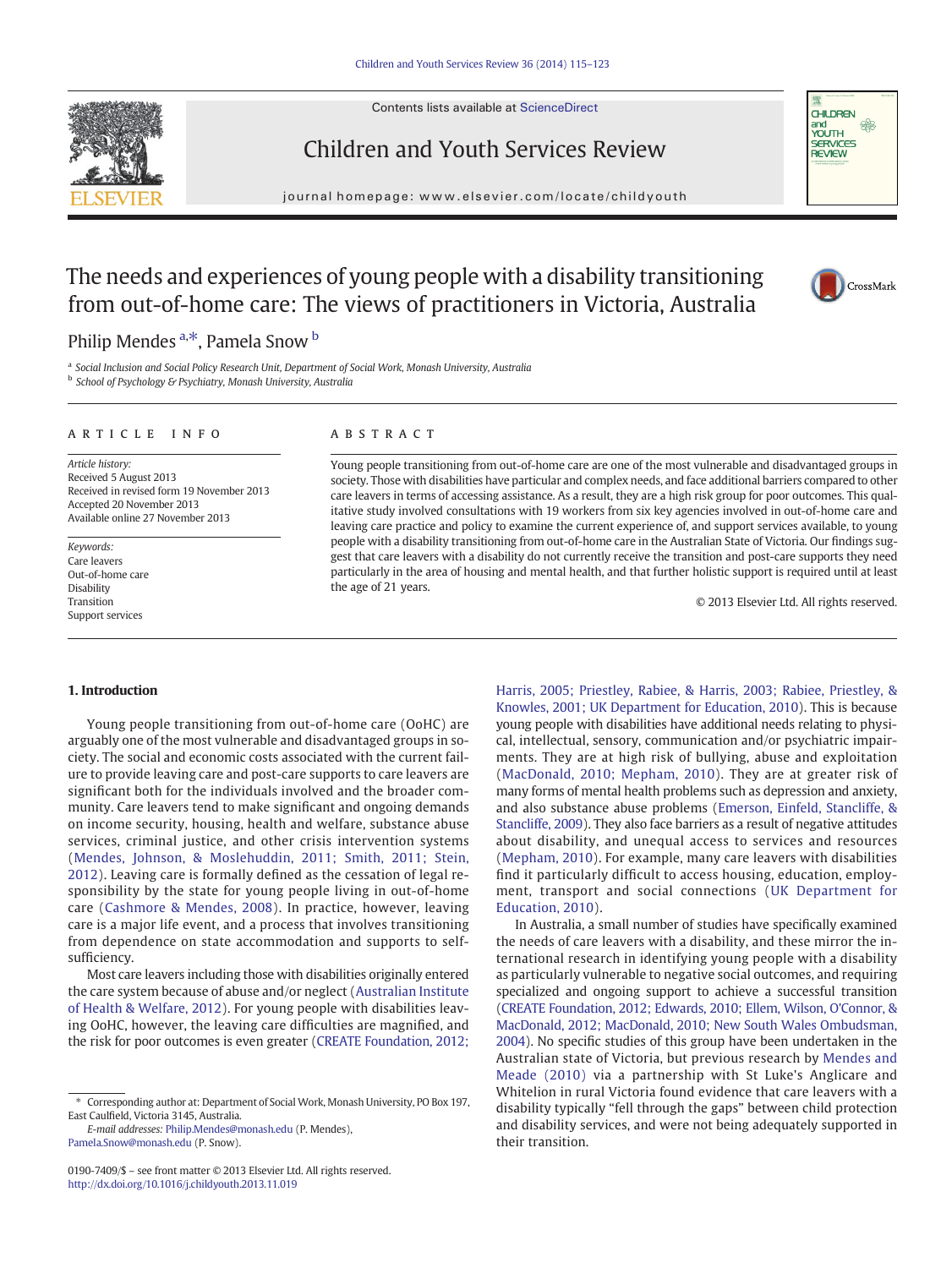#### 2. Organizational and legislative context

Australia has a federal model, whereby child protection and disability services are the responsibility of each state and territory. The eight jurisdictions have their own child welfare and disability legislation, policies and practices, and consequently there are no uniform incare or leaving care standards, although the national out-of-home care standards introduced in December 2010 suggest minimum benchmarks. The Department of Human Services (DHS) takes responsibility for statutory child protection services in Victoria, and for making decisions about the placement of children and young people in OoHC. However, in practice, most OoHC services are provided by non-government organizations funded by DHS [\(Cummins, Scott, & Scales, 2012\)](#page--1-0).

There are currently over 39,000 children and young people living in out-of-home care (OoHC) in Australia, of whom approximately 95% live in home-based care (either foster or kinship care), and 5% in residential care [\(Australian Institute of Health & Welfare, 2013](#page--1-0)). It has been estimated that 3034 young people aged 15–17 years were discharged from OoHC in 2011–12, and the figure for Victoria was 857 ([Australian Institute of Health & Welfare, 2013, p. 77](#page--1-0)). Some of these young people stay in existing foster or kinship care placements, others return to their family of origin, and many appear to move into independent living. Because Australian jurisdictions do not officially trace or monitor the progress of care leavers, we neither have precise figures as to how many young people fall into each category, nor have any substantial data on their general post-care outcomes.

In 2008, the Commonwealth Government introduced a national framework for protecting Australia's children, which includes a commitment to promote better outcomes for care leavers transitioning to independence. The framework proposes to increase support through non-government organizations for care leavers; to provide additional support for state and territory initiatives supporting care leavers; and to prevent exits by care leavers into homelessness [\(Department of](#page--1-0) [Families, Housing, Community Services & Indigenous Affairs, 2008](#page--1-0)). National out-of-home care standards were introduced in December 2010 and include a requirement that all young people have a transition from care plan commencing at 15 years of age, which must be reviewed at least annually. This plan must include proposed assistance with housing, health, education and training, employment and income support, and should involve young people in its preparation, to facilitate enhanced transition planning measures ([Department of Families,](#page--1-0) [Housing, Community Services & Indigenous Affairs, 2010](#page--1-0)).

The government also developed a nationally consistent approach to leaving care planning that aligns with the national out-of-home care standards. This approach identifies the transition from care as a process involving three overlapping phases: preparation, transition and after care independence, phases which occur from 15 to 25 years. Progression through these phases is determined by skill and emotional maturity, rather than chronological age. Care leavers are to be assisted in the eight life domains of housing, health, education, training and employment, financial security, social relationships and support networks, life skills, identity and culture, and legal matters [\(Department of Families, Housing, Community Services, & Indigenous](#page--1-0) [Affairs, 2012\)](#page--1-0). The aims of this nationally consistent model are to promote equity and consistency for all care leavers, irrespective of their location, and to facilitate improved standards throughout Australia [\(Department of Families, Housing, Community Services, & Indigenous](#page--1-0) [Affairs, 2011](#page--1-0)). But significant differences still exist between the eight States and Territories in terms of legislative and policy support beyond 18 years ([Mendes et al., 2011\)](#page--1-0).

Victoria legislated via the Children, Youth and Families Act 2005 for the provision of leaving care and after-care services for young people up to 21 years of age. The Children, Youth and Families Act 2005 appears to oblige the government to assist care leavers with finances, housing, education and training, employment, legal advice, access to health and community services, and counseling and support depending on the assessed level of need, and to consider the specific needs of Aboriginal young people. The government has established mentoring programs, postcare support and placement services, specific supports for Aboriginal young people, specialist programs known as Springboard for young people leaving residential care, and housing supports for young people transitioning from care. A few of these services target young people with a disability, but there is no specific reference to their needs within the overall service framework. In 2013–14, the overall funding for Victorian leaving care and post-care services totals just over 11 million dollars [\(Victorian](#page--1-0) [Government, 2013](#page--1-0)).

In principle, these services are intended to meet the needs of all Victorian care leavers, but in practice they remain discretionary rather than mandatory, and many care leavers experience difficult transitions in key areas such as housing, health, education and employment [\(Cummins et al., 2012\)](#page--1-0). There appear to be two key deficits. Firstly, only limited post-care funding is allocated for services brokerage for the young person leaving care, and there is no ongoing financial support for carers. For example, a report by St Luke's Anglicare on the regional City of Greater Bendigo calculated that funding for young people living in OoHC in that region varies from a minimum of \$56,000 per year for those in home-based care to a maximum of \$224,000 per year for those living in residential care. In contrast, the maximum funding for any young person who has left care in Bendigo is only \$7900 per annum. These figures may differ slightly for other regions depending on local service configuration [\(Bonnice, 2012](#page--1-0)).

Secondly, housing assistance for care leavers is discretionary. There is no formal expectation that Victorian child protection services provide dedicated housing for the approximately 850 young people who transition from care each year. A number of official and non-government reports on leaving care in Victoria have discussed these concerns, and the need for legislative and policy reform. Their perspectives can be summarized as follows:

Young people transitioning from care have varied experiences and capacities, but a significant proportion has wide-ranging and life-long problems. There is no justification for ceasing support to young people living in out-of-home care simply because they reach the chronological age of 18 years, given that (a) most of their noncare peers can expect to receive support well beyond this age, and (b) care leavers are less rather than more equipped to deal with the transition to independence. Because so many care leavers are not sufficiently mature at 18 years of age to live independently, the government should extend guaranteed housing and other material and emotional assistance until at least age 21 and preferably 25 years of age [\(Bristow, Cameron, Marshall, & Omerogullari, 2012; Cummins](#page--1-0) [et al., 2012; Ombudsman Victoria, 2010; Whyte, 2011\)](#page--1-0).

DHS also provides some direct support to children and adults with a disability. These include case management to assist people to achieve their independence and participation goals, respite services to provide families with short-term breaks, individual support packages allocated to a child or adult to purchase supports to meet their needs, and the Statewide Equipment Program which provides specialized aids and equipment to maximize the independence of people with disabilities, but is known to have waiting periods of one to two years. But again most direct services including supported accommodation are provided by non-government organizations [\(Cummins et al., 2012](#page--1-0)).

The Disability Act 2006 provides direction to DHS and other bodies who provide support and care to children and adults with a disability. Under this Act, the definition of disability ranges across physical, intellectual, sensory, and communication. However it does not include mental illness [\(Victorian Government, 2009\)](#page--1-0), and it must be noted that mental health problems occur at higher rates in people with disabilities than in their non-disabled counterparts ([Emerson](#page--1-0) [et al., 2009](#page--1-0)).